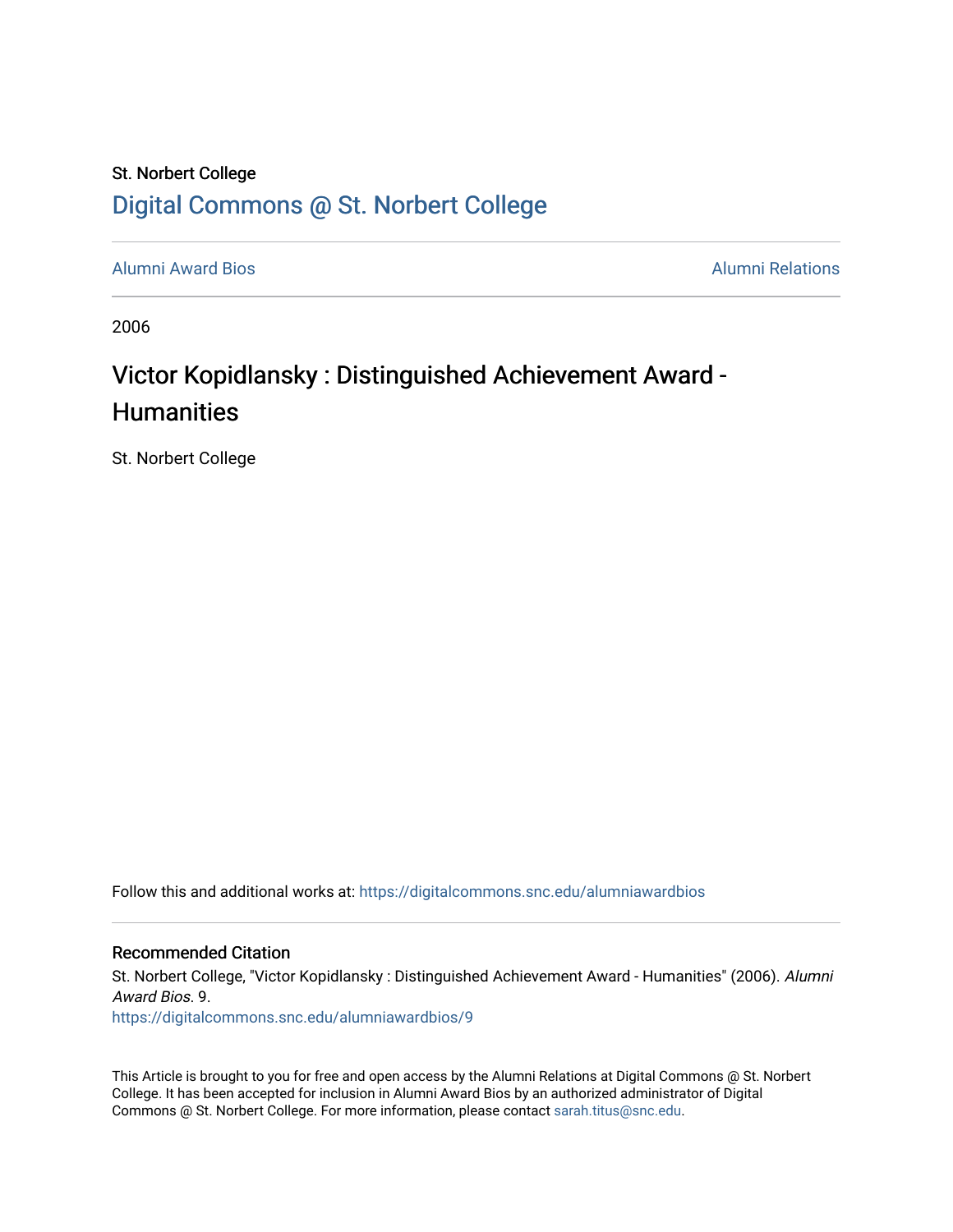

 $\geq$  [Alumni](https://www.snc.edu/alumni/)  $\geq$  [Alumni Awards](https://www.snc.edu/alumni/awards/)  $\geq$  2006 Distinguished Achievement Award - Humanities A

### [Alumni](https://www.snc.edu/alumni/index.html)

[Events & Reunions](https://www.snc.edu/alumni/event/index.html) [Behind the Arch](https://www.snc.edu/alumni/event/behindthearch/) [Benefits and Services](https://www.snc.edu/alumni/benefits.html) [Get Involved](https://www.snc.edu/alumni/getinvolved.html) [Give to SNC](http://giving.snc.edu/) [Alumni Awards](https://www.snc.edu/alumni/awards/index.html) [Past Recipients](https://www.snc.edu/alumni/awards/recipients.html) [Knight Lights](https://www.snc.edu/alumni/knightlights/index.html) [Alumni-Owned](https://www.snc.edu/alumni/directory/index.html) [Businesses Network](https://www.snc.edu/alumni/directory/index.html) [Alumni Board](https://www.snc.edu/alumni/alumniboard.html) [Student Alumni](https://www.snc.edu/alumni/saa.html) [Ambassadors](https://www.snc.edu/alumni/saa.html) [Staff](https://www.snc.edu/alumni/contactus.html)

# 2006 Distinguished Achievement Award - Humanities Victor Kopidlansky '56

How did a farm boy from the Manitowoc/Green Bay area manage to speak German to the Germans, French to the French, Danish to the Danes; negotiate with such government officials as the prime minister of Malta and the finance minister of France; get arrested in Moscow during the height of the Cold War; nearly get killed in Beirut, Lebanon; teach U.S. business ethics to corporate executives in such far-flung places as Tokyo, Seoul, Bangkok, Manila, Kuala Lumpur, Singapore and Hong Kong; advise top corporate management on multi-million dollar transactions and almost manage to get appointed as a U.S. ambassador? The answers lie in the life story of Victor Kopidlansky, a 1956 St. Norbert College graduate.

Victor's lifetime work ethic began with the hard work he experienced growing up on his family's dairy farm near Cato, Wis. His strong sense of patriotism led him to serve in the U.S. Air Force during the Korean War; but this also created in him a strong propensity for the international scene. Then, along came St. Norbert College in October 1953. Two years and eight months later, he graduated with a major in philosophy, was elected to Delta Epsilon Sigma national honorary fraternity, and was chosen for inclusion in Who's Who Among Students in American Colleges and Universities. Victor was just getting started.

On to the University of Notre Dame's Medieval Institute, he earned a Master of Medieval Studies, then studied further at the University of Copenhagen on a Fulbright Scholarship, and finally obtained his law degree from Chicago's John Marshall Law School.

His career as an attorney facilitated Victor's knowledge and enjoyment of the international scene. After six years with Texaco, where he worked in international finance, Victor joined Motorola Inc., for whom he worked until his retirement in 1993.

As an international attorney, he first concentrated on Canada and South America. Then, in 1968, he managed the legal functions for all of Motorola's business in Europe and the Middle East. For his last 15 years with Motorola, Victor was corporate vice president and assistant general counsel, managing more than 80 attorneys around the globe and advising top management on worldwide legal matters. In addition, he was secretary of the Business Ethics Compliance Committee, which oversaw compliance with his company's code of conduct. Victor's success in the international business arena is due, in no little part, to his proficiency in more than a half dozen European languages.